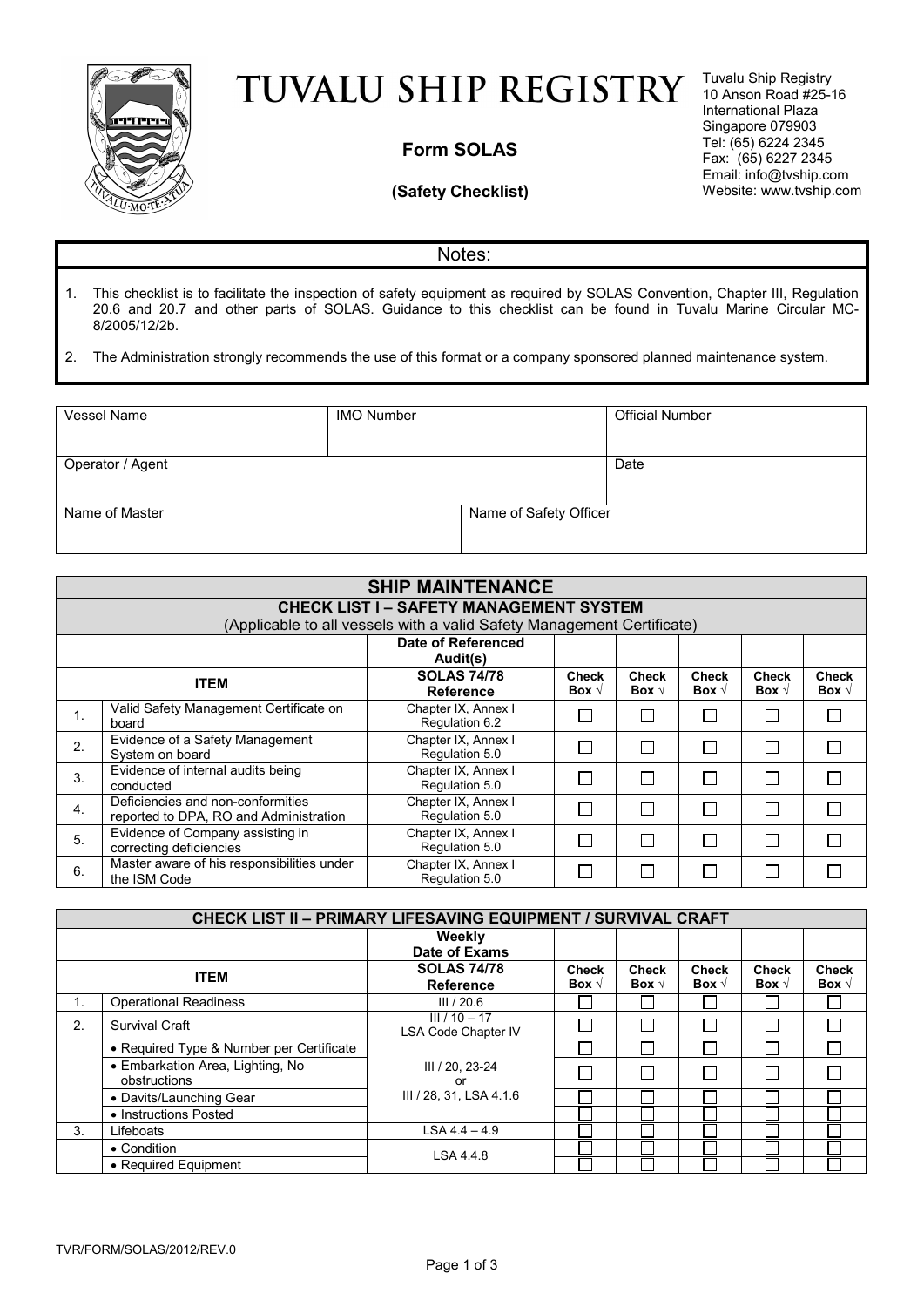| 4.  | Liferafts                            | $LSA 4.1 - 4.3$     |  |  |  |
|-----|--------------------------------------|---------------------|--|--|--|
|     | • Condition                          |                     |  |  |  |
|     | • Stowage / Launching Gear           | III/24<br>LSA 4.1.5 |  |  |  |
|     | • Required Equipment                 |                     |  |  |  |
| 5.  | Rescue boats                         | <b>LSA 5.1</b>      |  |  |  |
|     | • Condition                          | III / 14 & 17       |  |  |  |
|     | • Required Equipment                 | $LSA 5.1 - 6.1$     |  |  |  |
| 6.  | Communication                        | III/6               |  |  |  |
|     | • VHF Radiotelephone                 |                     |  |  |  |
|     | • EPIRB/Batteries                    | $III/6.2$ & IV      |  |  |  |
|     | • Radar Transponder                  | or<br>III/6.2.2     |  |  |  |
|     | • Location / Mounting                |                     |  |  |  |
| 7.  | <b>Visual Signals</b>                | III / 6.3 & LSA 3.1 |  |  |  |
| 8.  | <b>Emergency Alarms</b>              | III / 6.4 & LSA 7.2 |  |  |  |
| 9.  | Line-Throwing Apparatus              | III / 18 & LSA 7.1  |  |  |  |
| 10. | Training / Drills                    | III / 12, 30 & 35   |  |  |  |
| 11. | Maintenance / Instructions           | III/36              |  |  |  |
| 12. | Muster List & Emergency Instructions | III/37              |  |  |  |

|    | CHECK LIST III - PERSONAL LIFESAVING EQUIPMENT / SURVIVAL CRAFT |                                        |                                |                                |                                |                                |                                |
|----|-----------------------------------------------------------------|----------------------------------------|--------------------------------|--------------------------------|--------------------------------|--------------------------------|--------------------------------|
|    |                                                                 | <b>Monthly</b>                         |                                |                                |                                |                                |                                |
|    |                                                                 | Date of Exams                          |                                |                                |                                |                                |                                |
|    | <b>ITEM</b>                                                     | <b>SOLAS 74/78</b><br><b>Reference</b> | <b>Check</b><br>Box $\sqrt{ }$ | <b>Check</b><br>Box $\sqrt{ }$ | <b>Check</b><br>Box $\sqrt{ }$ | <b>Check</b><br>Box $\sqrt{ }$ | <b>Check</b><br>Box $\sqrt{ }$ |
| 1. | <b>Operational Readiness</b>                                    | III/20.7                               |                                |                                |                                |                                |                                |
| 2. | Lifebuoys                                                       | III / Regulation 7.1                   |                                |                                |                                |                                |                                |
|    | • Required Number                                               |                                        |                                |                                |                                |                                |                                |
|    | • Locations                                                     | III / 22.1 or 32.1                     |                                |                                |                                |                                |                                |
|    | • Condition                                                     |                                        |                                |                                |                                |                                |                                |
|    | • Markings / Reflective Material                                |                                        |                                |                                |                                |                                |                                |
|    | · Quick Release                                                 |                                        |                                |                                |                                |                                |                                |
|    | • Lights / Smoke                                                | <b>LSA 2.1</b>                         |                                |                                |                                |                                |                                |
|    | • Lifelines                                                     |                                        |                                |                                |                                |                                |                                |
| 3. | Lifejackets                                                     | Chapter III / Regulation 7.2           |                                |                                |                                |                                |                                |
|    | • Required Number                                               | III / 22.2 or 32.2                     |                                |                                |                                |                                |                                |
|    | • Locations                                                     |                                        |                                |                                |                                |                                |                                |
|    | • Condition                                                     |                                        |                                |                                |                                |                                |                                |
|    | • Markings / Reflective Material                                | <b>LSA 2.2</b>                         |                                |                                |                                |                                |                                |
|    | • Lights / Whistles                                             |                                        |                                |                                |                                |                                |                                |
| 4. | <b>Immersion Suits</b>                                          | III / 7.3                              |                                |                                |                                |                                |                                |
|    | • Required Number                                               | III / 22.3 or 32.3                     |                                |                                |                                |                                |                                |
|    | • Locations                                                     |                                        |                                |                                |                                |                                |                                |
|    | • Condition (See attached Annex II)                             | <b>LSA 2.3</b>                         |                                |                                |                                |                                |                                |

|    | <b>CHECK LIST IV - FIREFIGHTING EQUIPMENT</b>                                 |                                 |                                |                                |                                |                                |                                |
|----|-------------------------------------------------------------------------------|---------------------------------|--------------------------------|--------------------------------|--------------------------------|--------------------------------|--------------------------------|
|    | Date of monthly exams<br>or weekly drills                                     |                                 |                                |                                |                                |                                |                                |
|    | <b>ITEM</b>                                                                   | <b>SOLAS 74/78</b><br>Reference | <b>Check</b><br>Box $\sqrt{ }$ | <b>Check</b><br>Box $\sqrt{ }$ | <b>Check</b><br>Box $\sqrt{ }$ | <b>Check</b><br>Box $\sqrt{ }$ | <b>Check</b><br>Box $\sqrt{ }$ |
| 1. | Ready availability                                                            | II / 14.2.1.2                   |                                |                                |                                |                                |                                |
| 2. | Operation of Dampers, Vents, Fans &<br><b>Remote Control</b>                  | II / (various)                  |                                | Г                              | $\overline{\phantom{0}}$       | Г                              | $\Box$                         |
| 3. | Firemain Integrity (weekly)                                                   |                                 |                                |                                |                                |                                |                                |
|    | • Pumps (Operations)                                                          | $II - 2 / 10.2$                 |                                |                                |                                |                                |                                |
|    | • Stations (Fully Outfitted)                                                  |                                 |                                |                                |                                |                                |                                |
| 4. | <b>Fixed Extinguishing Systems</b>                                            |                                 |                                |                                |                                |                                |                                |
|    | • Carbon Dioxide / Halon (Proof of<br>biennial servicing & annual inspection) | $II - 2 / 10.4 - 10.9$          |                                |                                | $\mathbf{I}$                   | Г                              | П                              |
|    | • Foam (Proof of Periodic Sample<br>Testing)                                  |                                 |                                | I.                             | $\mathcal{L}$                  | П                              | П                              |
| 5. | Portable Extinguishers                                                        |                                 |                                |                                |                                |                                |                                |
|    | $\bullet$ Number                                                              | $II - 2 / 10.3$                 |                                |                                |                                |                                |                                |
|    | • Location                                                                    |                                 |                                |                                |                                |                                |                                |
| 6. | Fire Detection Systems                                                        |                                 |                                |                                |                                |                                |                                |
|    | • Operational                                                                 | II-2 / (various)                |                                |                                |                                |                                |                                |
|    | • Alarms                                                                      |                                 |                                |                                |                                |                                |                                |